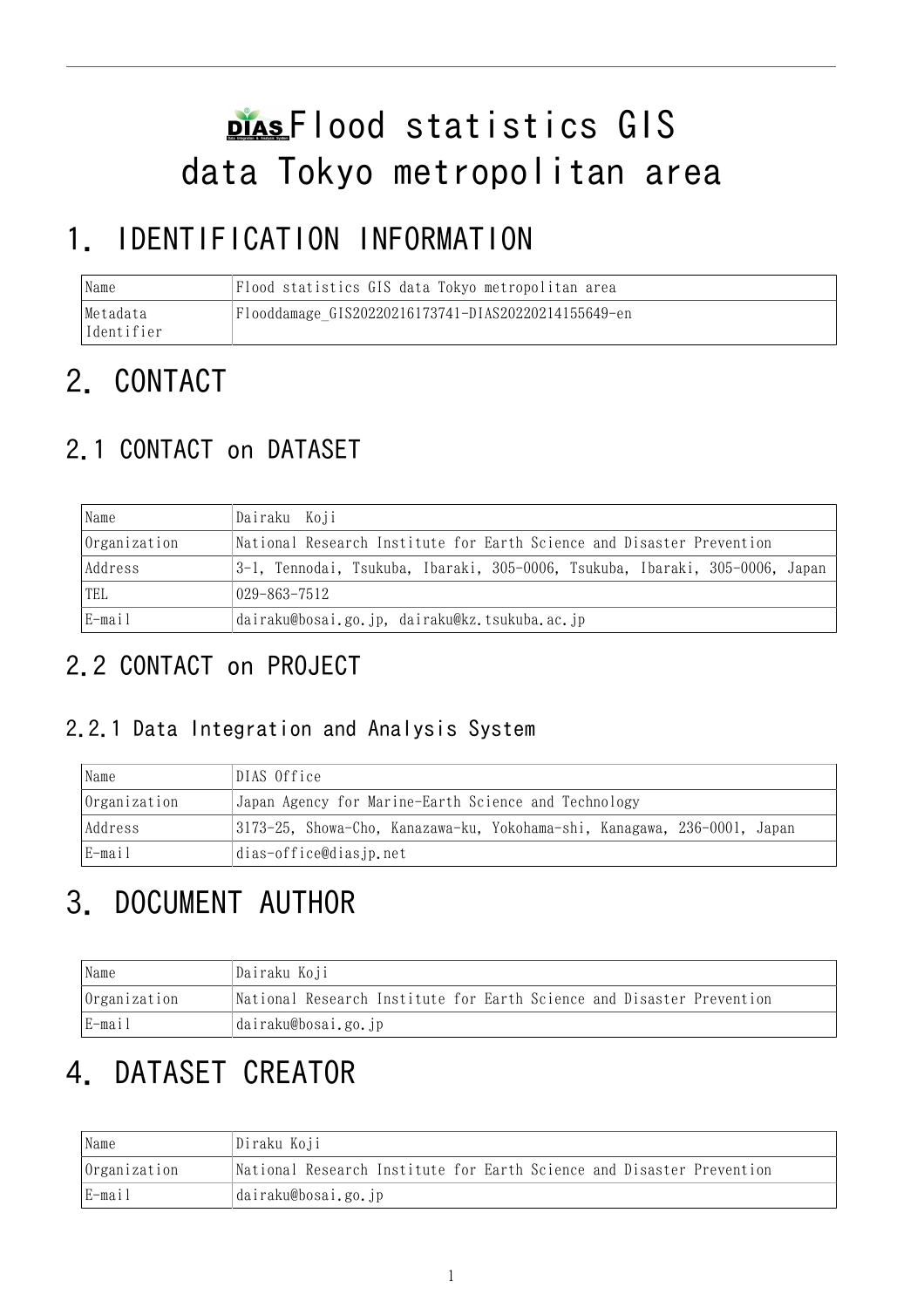# 5. DATE OF THIS DOCUMENT

2022-02-16

# 6. DATE OF DATASET

publication : 2012-10-30

# 7. DATASET OVERVIEW

## 7.1 Abstract

This data set containscontains data for flood causes, number of damaged houses, number of damaged housing units, and total amount of damage for each municipality in Tokyo metropolitan area for the period from 1961 to 2008.

# 7.2 Topic Category(ISO19139)

inlandWaters

### 7.3 Temporal Extent

| Begin Date                  | $1961 - 01 - 01$ |
|-----------------------------|------------------|
| End Date                    | 2008-12-31       |
| Temporal<br>Characteristics | Daily            |

# 7.4 Geographic Bounding Box

| North<br>latitude      | bound $37.0$  |       |
|------------------------|---------------|-------|
| West<br>longitude      | bound $139.0$ |       |
| Eastbound<br>longitude |               | 140.0 |
| South<br>latitude      | bound $34.5$  |       |

### 7.5 Grid

### 7.6 Geographic Description

### 7.7 Keywords

7.7.1 Keywords on Dataset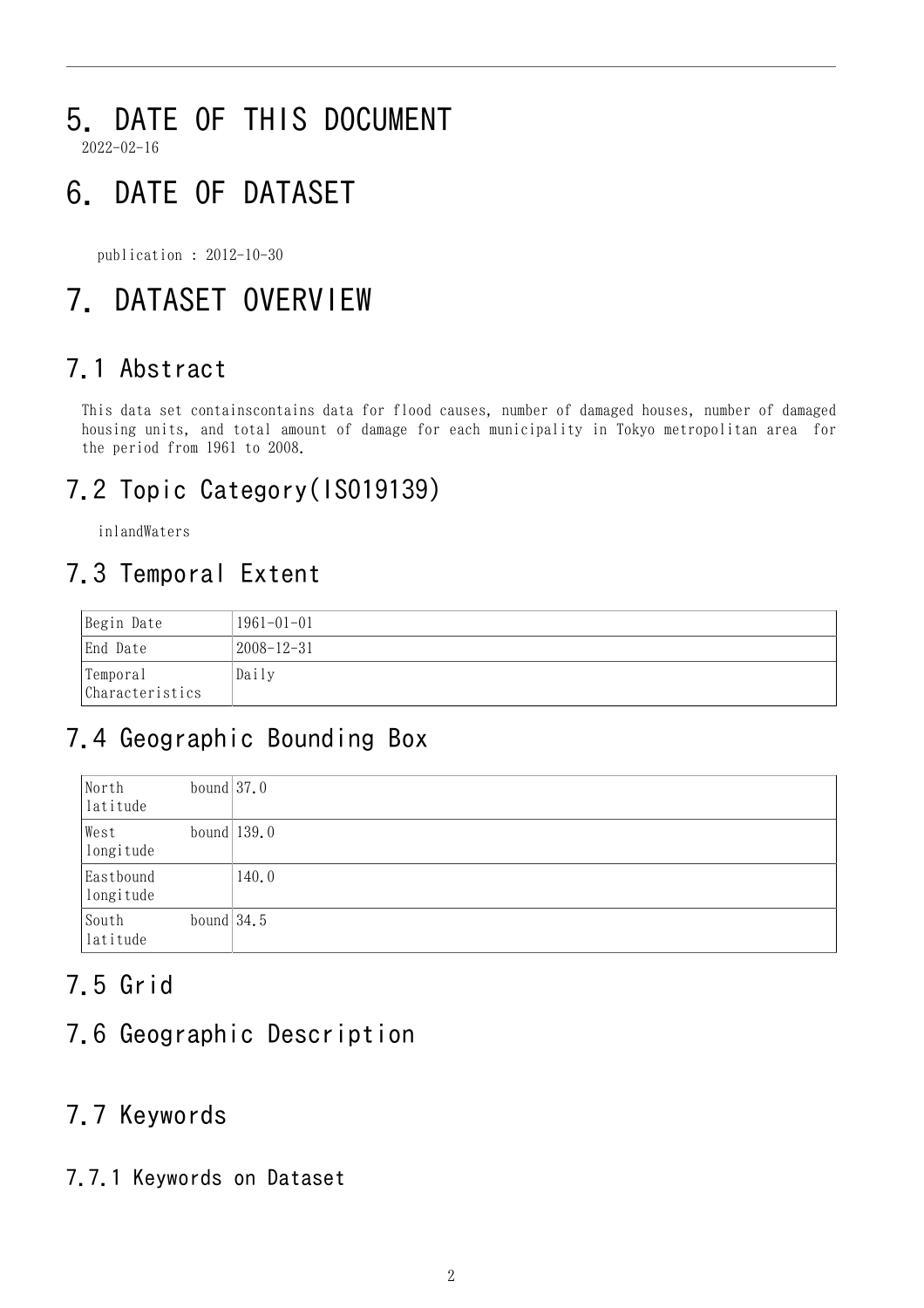| Keyword Type | Keyword | Keyword<br>Name | thesaurus |
|--------------|---------|-----------------|-----------|
| theme        | Iwater  | No Dictionary   |           |

#### 7.7.2 Keywords on Project

#### 7.7.2.1 Data Integration and Analysis System

| Keyword Type | Keyword                                     | Keyword<br>Name | thesaurus |
|--------------|---------------------------------------------|-----------------|-----------|
| theme        | DIAS > Data Integration and Analysis System | No Dictionary   |           |

### 7.8 Online Resource

Data download site in DIAS : <https://data.diasjp.net/dl/storages/filelist/dataset:224>

### 7.9 Data Environmental Information

### 7.10 Distribution Information

| name              | version  | specification          |
|-------------------|----------|------------------------|
| ESRI shape format | Ino data | ESRI shape file format |

# 8. DATA PROCESSING

### 8.1 Data Processing (1)

#### 8.1.1 General Explanation of the data producer's knowledge about the lineage of a dataset

We created GIS format flood statistic data based

on "Statistic of flood " published by Ministry of land,infrastracture, transport and tourism in Japan.

We corrected errors in flood statistics.

#### 8.1.2 Data Source

| Data Source Citation Name | Description of derived parameters and processing<br>techniques used                                                                    |
|---------------------------|----------------------------------------------------------------------------------------------------------------------------------------|
| 水害統計                      | Original data of "Statistic of flood" is publised<br>by Ministry of land, infrastracture, transport and<br>tourism in Japan since 1961 |

# 9. DATA REMARKS

# 10. DATA POLICY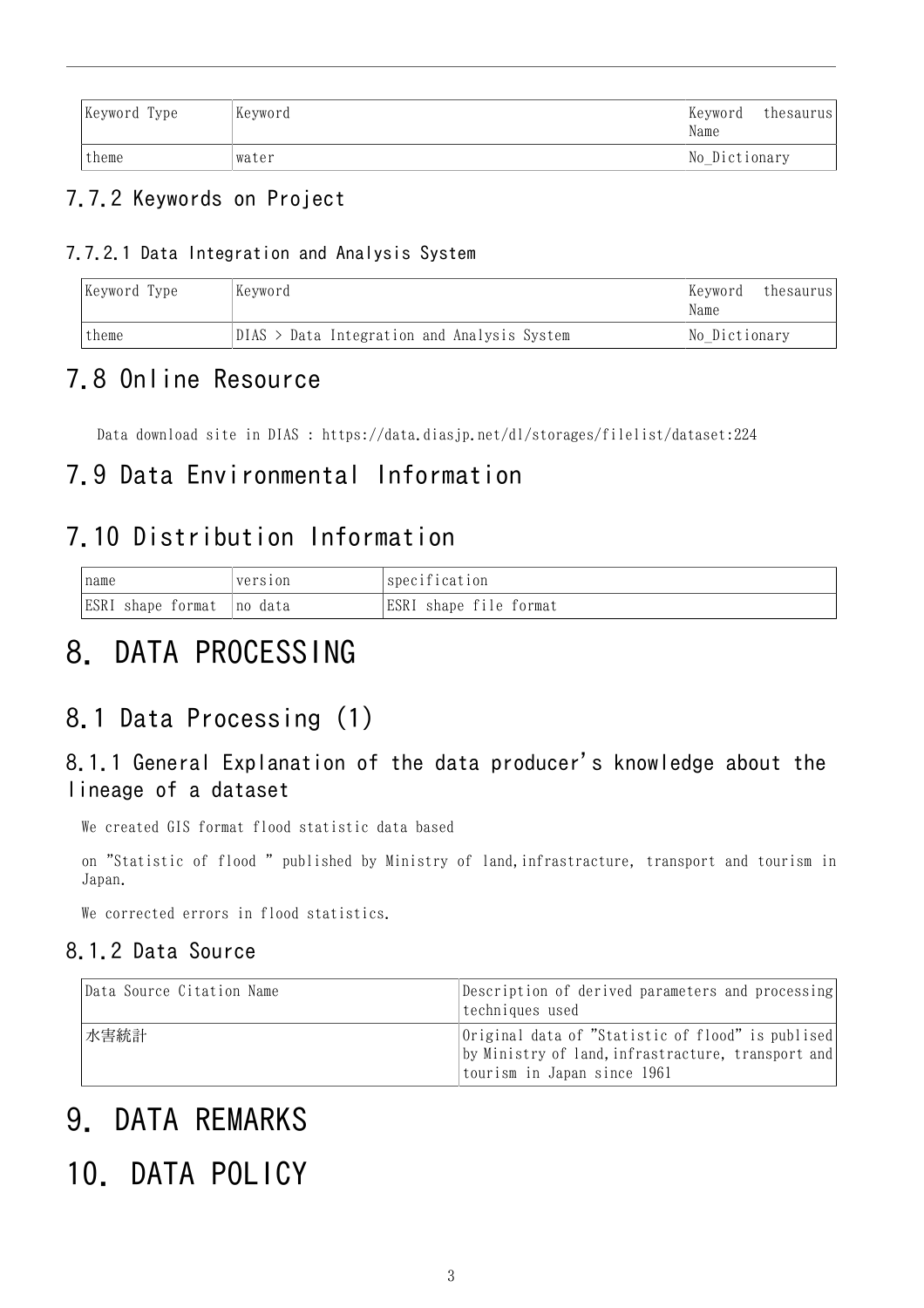### 10.1 Data Policy by the Data Provider

The content of this dataset should not be redistributed without permission, and should not be used for commercial purposes.

The source should be properly acknowledged in any work obtained with this dataset.

The creators of this dataset are not responsible for any loss or damage caused by using this dataset.

### 10.2 Data Policy by the Project

#### 10.2.1 Data Integration and Analysis System

If data provider does not have data policy, DIAS Terms of Service (https://diasjp.net/en/policy/) and DIAS Privacy Policy (https://diasjp.net/en/privacypolicy/) apply.

If there is a conflict between DIAS Terms of Service and data provider's policy, the data provider's policy shall prevail.

## 11. LICENSE

## 12. DATA SOURCE ACKNOWLEDGEMENT

#### 12.1 Acknowledge the Data Provider

### 12.2 Acknowledge the Project

#### 12.2.1 Data Integration and Analysis System

If you plan to use this dataset for a conference presentation, paper, journal article, or report etc., please include acknowledgments referred to following examples. If the data provider describes examples of acknowledgments, include them as well.

" In this study, [Name of Dataset] provided by [Name of Data Provider] was utilized. This dataset was also collected and provided under the Data Integration and Analysis System (DIAS), which was developed and operated by a project supported by the Ministry of Education, Culture, Sports, Science and Technology. "

## 13. REFERENCES

Hirano, J and Dairaku, K 2013: Methodology of Flood Risk Assessment in Tokyo Metropolitan Area.

Report of the National Research Institute for Earth Science and Disaster Prevention,80 , 21-26.

(in Japanese)大楽浩司・平野淳平(2013):東京都市圏における水害リスク評価手法の開発, 土木学会論文集 B1(水工学), 69(4), I\_1555-I\_1560

unpei Hirano, Koji Dairaku(2013): Climate change adaptation and flood risk assessment in Tokyo Metropolitan Area, Impacts World 2013, International Conference on Climate Change Effects, pp.446-451

(in Japanese) 平野淳平・大楽浩司(2014):降水量頻度分布を考慮した水害リスク評価手法の開発, 土木学会 論文集B1(水工学), 70(4), I\_1507-I\_1512